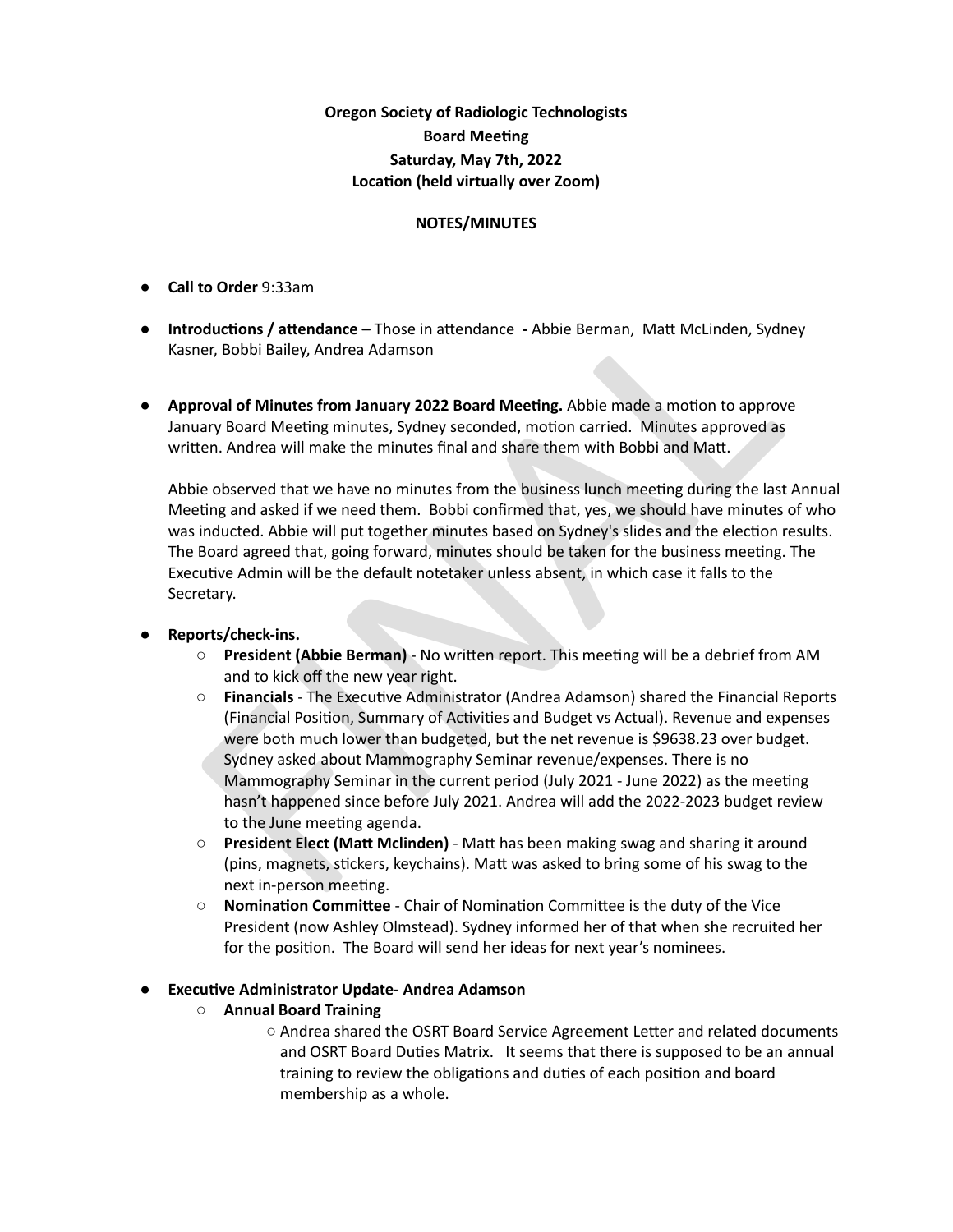- **○** Bobbi provided some background on efforts to establish an annual board training program: OSRT started this process prior to the pandemic, but hasn't been able to fully implement it (difficult to do with everyone being remote due to COVID).
- **○** The group discussed ways the training could be implemented: either virtually or in person (i.e. incorporate it into a Board Retreat). It was noted that some of the training would be good to know before new members come onboard. Andrea posed the idea of setting up a virtual class/quiz for incoming Board Members. Board agreed that integrating the training into an event that is already being done is more feasible and that it would be more successful to do the training in person.
- o Andrea will provide a copy of the video that was used previously to Abbie so she<br>can review th: 80bbi will send an email to Jen (c to Abbie) to see what her take<br>is on getting the training program back online (i.e. whe **○** Andrea will provide a copy of the video that was used previously to Abbie so she can review it. Bobbi will send an email to Jen (cc to Abbie) to see what her take is on getting the training program back online (i.e. whether to schedule a late summer/fall retreat).

### **○ Access to Google Drive**

- Andrea asked how files/folders should be shared on the Google Drive.
- The Board agreed that all current Board Members should have comment-level access to all files on the drive. Andrea will organize folders so older (outdated) files are archived.

# **○ Commiee Meeng Minutes**

- $\circ$  Andrea noted that there are very few records of Committee Meeting Minutes.
- $\circ$  Bobbi agreed that there isn't a great process for getting Committee Meeting Minutes to Board Members - reports are supposed to come into Board Meetings but Meeting Minutes are rarely shared.
- **○** The Board agreed it would be preferable that the Board has access to the Minutes of the Committee Meetings. Andrea will set up a folder on the Drive where Committee Meeting Minutes can be shared.
- The Board agreed that if a Chair is going to be absent from a Board Meeting, a written report should be shared or another member should be delegated to attend the meeting and share the report.

### **○ Bank Signers**

**○** Andrea noted that the bank signers are currently Jennifer and Don and need to be updated. The Board agreed that Abbie and Matt will be the new signers (as president and president-elect). Abbie, Matt and Andrea will arrange a time to meet with the proper paperwork at a branch in Tigard.

### **○ Kaiser Vendor Account**

- **○** Andrea shared that she has set up a vendor account with Kaiser Permanente (KP).
- Matt explained that KP initiated the request for OSRT to establish a vendor account - they likely want to be able to have their techs go through our Cultural Competency course.
- **○** Andrea explained that she had to use the name American Society of Radiologic Technologists to register for the account because that is the name associated with the tax ID number on our W-9 and tax return. Bobbi noted that it would be better if we could have our vendor name changed to OSRT or "an affiliate of ASRT". Andrea will reach out to Sheena Lloyd about getting the vendor name changed - she is the one that initiated the request for OSRT to have a vendor account.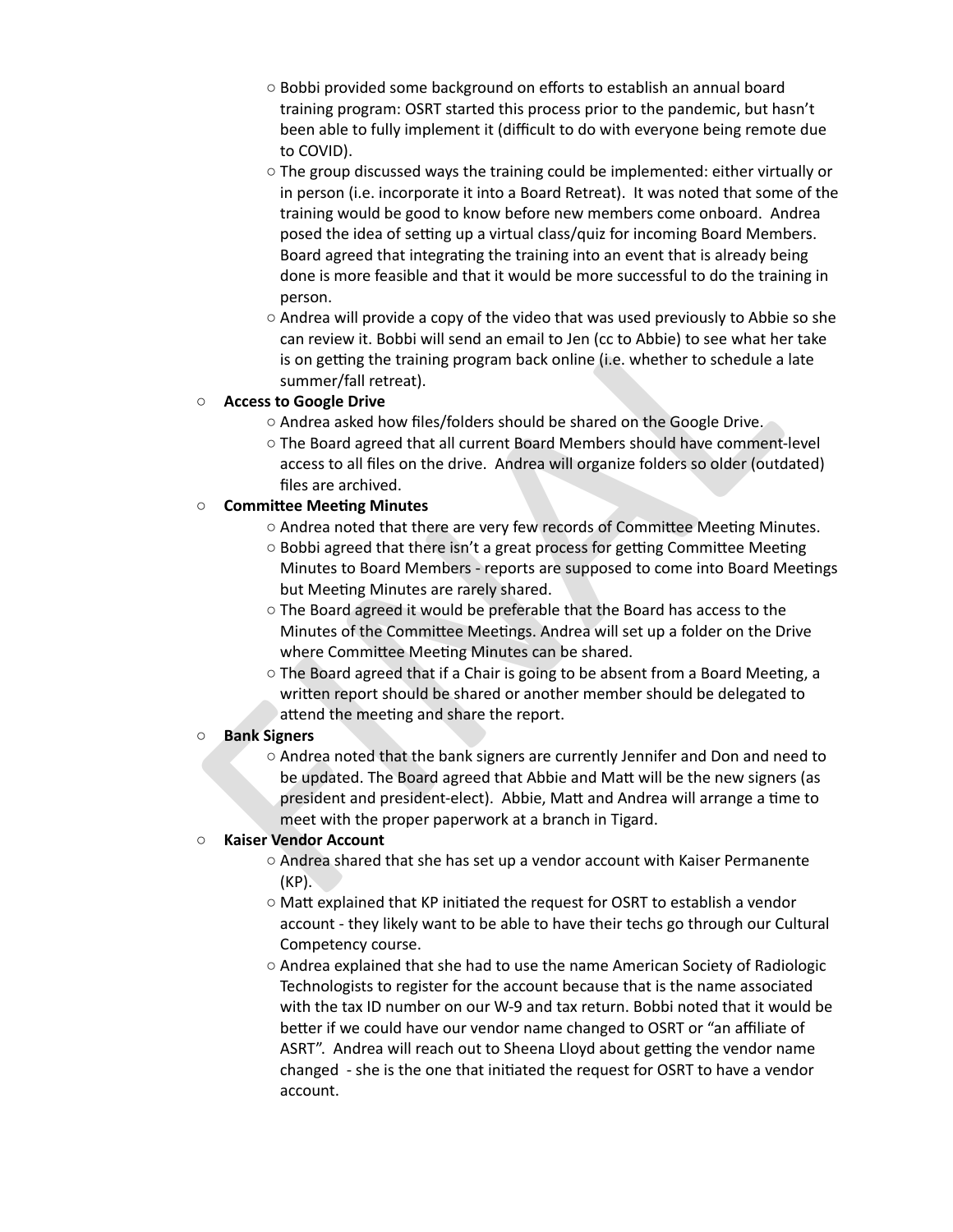$\Omega$ 

# **● Annual Meeng 2022 recap**.

- $\circ$  Matt shared that the webinar went well lower authentication requirements led to some confusion about who was logged in and more time was required to determine attendance; all in all, speakers were well received.
- $\circ$  Abbie would like to get back to X-Ray-specific speakers (orthopedic, trauma radiation, etc.) as that will likely be more interesting to the attendees.
- $\circ$  Matt and Abbie analyzed who attended: 122 registered 76 certificates issued (37 Tech Certs, 39 Student Certs). No-shows were primarily student members - no motivation for student members to show up because it's free to register. Precautions were in place to prevent watch parties.
- $\circ$  Matt may have dropped the ball on getting the free membership to ASRT to Kathleen. He or Abbie will follow up.
- Matt noted that it was problematic to send prizes out in the mail.
- $\circ$  Participants' votes for the next AM location were for the coast or Sternwheeler.
- Matt may have dropped the ball on getting the free membership to ASRT to Kathleen.<br>
He or Abbie will follow up.<br>
To Matt noted that it was problematic to send prizes out in the mail.<br>
Carolich will follow up.<br>
Note to that  $\circ$  Bobbi noted that the cost of doing the AM virtually is mostly for Matt's mental health. Nice to have a continued income stream during COVID. Disappointing that half of the registered attendees didn't show up. Abbie shared that she created special certificates for students who attended the meeting and gave extra credit to her students who earned certificates. Bobbi will send an email to Don to see what OIT uses as incentives to get students to attend.

### **Upcoming Meetings**

- 2023 Annual Meeting
	- Abbie proposed 14th-15th of April (following Easter weekend) could push it to the next weekend if that weekend is problematic.
	- $\circ$  Location: Venue still needs to be booked. Abbie emphasized that we need to get the ball rolling ASAP - suggested everyone propose a couple of locations (likely meeting at the coast) and get some quotes.
		- Sydney has reached out to resort-type places with conference rooms. No luck yet - room reservation requirements are high.
		- Matt researched renting the Sternwheeler (Portland Spirit): \$3500 to rent - seats about 200 people. The Willamette Star seats 100 people. Abbie stated that a meeting on a cruise boat would not replace a 2-day conference at a hotel, but might be good for a retreat.
	- Currently there is no Annual Meeting Chair. Abbie will reach out to several members to see if they would be interested in chairing. Bobbi provided a list of suggested members to reach out to.
	- $\circ$  Andrea noted that we are scheduled to have an ASRT member attend our annual meeting next year. Abbie will reach out to ASRT to see who will be attending.
- 2024 Annual Meeting
	- $\circ$  No current plans depends on how 2023 goes. Bobbi suggests rotation of location, such as Central Oregon (i.e. Eagle Crest).
- Mammography Meeting 2022
	- **○** Sydney reviewed survey results (20 responses). Majority want Portland Metro area location the first weekend of October (1st). Edgefield recommended but not available. Sydney is still researching location options.
	- Sydney committed to the October 1st meeting date; Bobbi will post it on the website.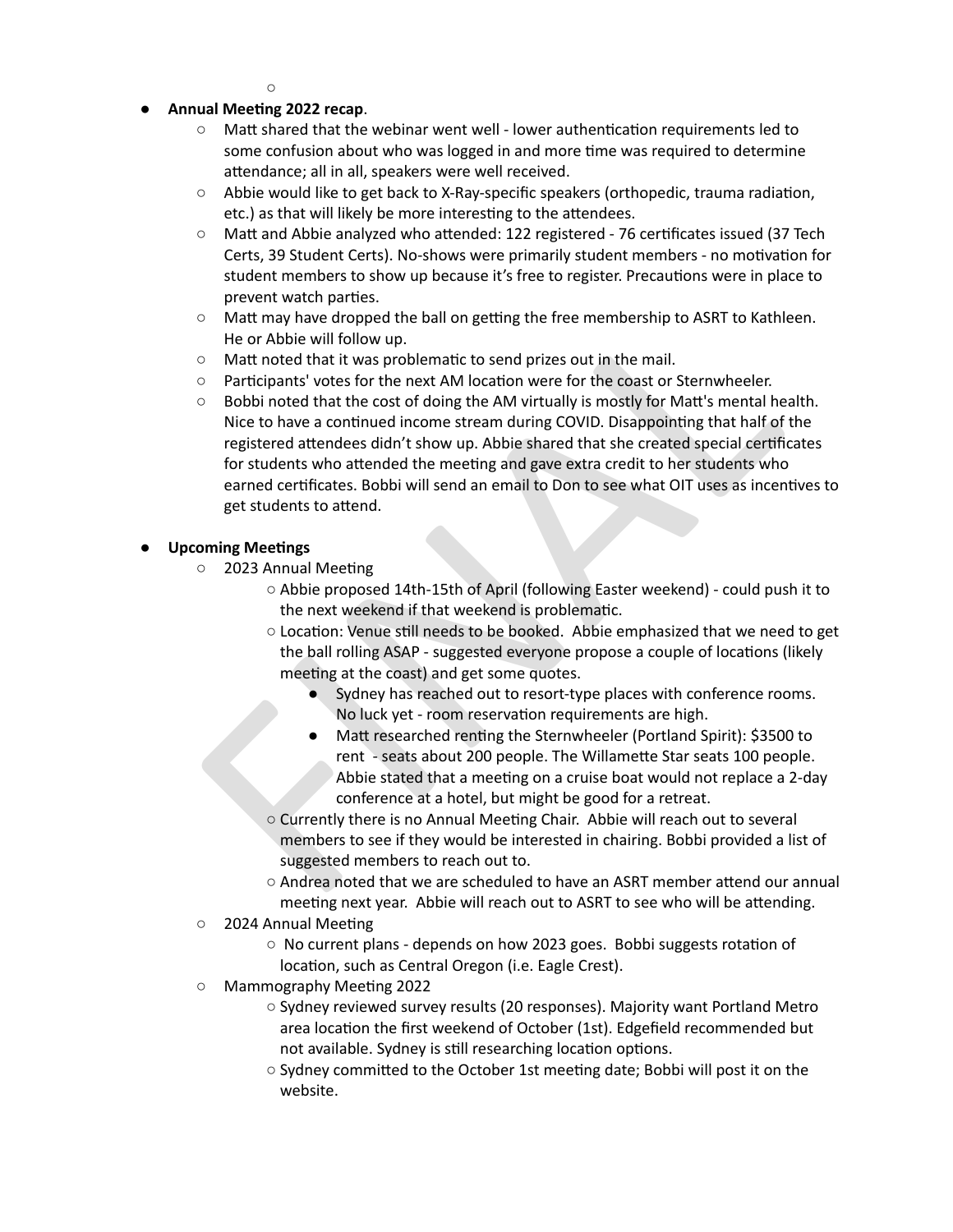- **○** Sydney has three speakers lined up, including a Keynote speaker who is a famous author and lecturer. Sydney would like to offer her an honorarium by adding a few dollars to the registration. Keynote speaker will not be attending in person - doing a live or recorded video. Abbie suggested it's reasonable to offer an honorarium in this situation.
- **O** Sydney has not yet determined the registration fee. Bobbi recommended asking Barb for advice on how to calculate the registration fee and shared data from previous meetings:
	- **●** 2021 (virtual): \$70 for members, \$80 for nonmembers;
	- **●** 2019 (in-person): \$175/\$160 (57 people registered).
	- 2018, attendance was 62.
	- **•** 2017, attendance was 97. .
- Diamond Lake still canceled
- 2022-2023 Board Meetings
	- The next Board Meeting will be June 11th, 2022, in person at the LBCC Health Campus (Lebanon).
	- The Board agreed that the October 2022 Board Meeting should also be in person, potentially at the LBCC Health Campus again.
	- $\circ$  Will keep the location of the January and May 2023 Meeting TBD for now.
- **Committee Reports**
- **e** 2017, attendance was 97. .<br> **c** Diamond lake-still canceled the chind can be a 2022-2023 Board Meeting<br>  $\sim$  2022-2023 Board Meetings<br>  $\sim$  The next Board Meeting will be June 11th, 2022, in person at the LBCC Health **<b>• Student Action Committee (Sydney)** - Sydney is stepping down as Chair, touching base with Paula about stepping up as the Chair. ASRT is selecting this year's student. Committee is communicating with students about an upcoming trip to Orlando. Abbie has a gal (Mel Peralta) who is interested in being on the committee - she will put her in touch with Sydney. Skiagram, student challenge already set up. It's a good time to bring on a new person.
	- **<b>•** Legislative Committee (Jennifer) Abbie shared updates from Jennifer on LXMO scope broadening.
	- **O Mammography Committee (Sydney)** see above
	- **O Website Committee (Matt)** Bobbi shared that she and Matt need to update the website with final Board Meeting Minutes (drafts will not be shared) from the last few Board Meetings.
	- *O* **Membership and Marketing Committee (Bobbi)** Nothing major to report.
	- **○ Social Media Commiee (Susan)**
		- Susan Putnam is currently the Chair but she is only responsible for the FaceBook account. She has asked to continue managing the FaceBook page. Abbie is in support of this.
		- $\circ$  The group discussed whether it would make sense to make the Social Media Committee a sub-committee under the Membership and Marketing Committee considering that OSRT has other Social Media accounts (LinkedIn, Instagram and Twitter) and posts to those accounts should all align with Marketing objectives.
		- $\circ$  Abbie made a motion to integrate the Social Media Committee into the Membership and Marketing Committee. Matt seconded the motion, motion carried.
		- Bobbi will communicate the Board's decision to Susan.
		- The group discussed the role of the Executive Administrator in terms of the Social Media accounts. Board agreed that EA should keep accounts current and keep the passwords, and be competent to post to accounts if asked.
	- **Bylaws Committee (Bart)** Not present